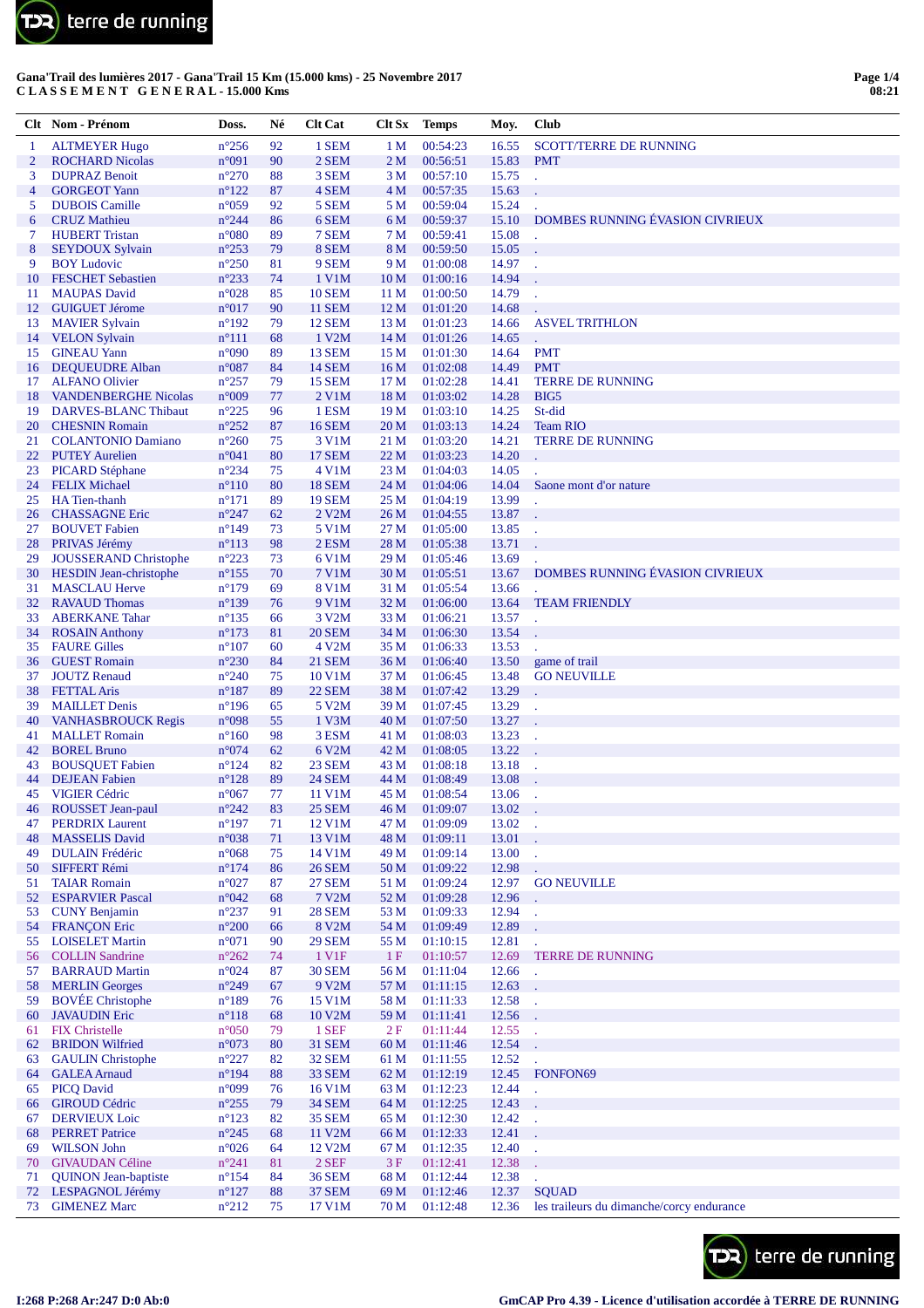

|          | Clt Nom - Prénom                               | Doss.                            | Né       | <b>Clt Cat</b>          | Clt Sx                               | <b>Temps</b>         | Moy.           | Club                                                |
|----------|------------------------------------------------|----------------------------------|----------|-------------------------|--------------------------------------|----------------------|----------------|-----------------------------------------------------|
| 74       | <b>VALLAT Olivier</b>                          | $n^{\circ}208$                   | 88       | <b>38 SEM</b>           | 71 M                                 | 01:12:58             | 12.34          | FONFON69                                            |
| 75       | <b>CRUPELANDT Bruno</b>                        | $n^{\circ}020$                   | 62       | 13 V2M                  | 72 M                                 | 01:13:04             | 12.32          | l.                                                  |
| 76       | <b>CASANAVE</b> Florian                        | $n^{\circ}169$                   | 68       | 14 V2M                  | 73 M                                 | 01:13:10             | 12.30          |                                                     |
| 77       | <b>DUTEL Noemie</b>                            | $n^{\circ}014$                   | 77       | 2 V <sub>1F</sub>       | 4 F                                  | 01:13:22             | 12.27          | <b>COURIR ENSEMBLE</b>                              |
| 78<br>79 | <b>DAOUDI</b> Sifedine<br><b>MARTIN Eric</b>   | $n^{\circ}138$<br>$n^{\circ}062$ | 79<br>70 | <b>39 SEM</b><br>18 V1M | 74 M<br>75 M                         | 01:13:30<br>01:13:44 | 12.25<br>12.21 | <b>MJC VAULX EN VELIN</b><br><b>CORCY ENDURANCE</b> |
| 80       | <b>AUGAY Sebastien</b>                         | $n^{\circ}170$                   | 77       | 19 V1M                  | 76 M                                 | 01:13:47             | 12.20          |                                                     |
| 81       | <b>BOTHOA Sylvain</b>                          | $n^{\circ}$ 147                  | 75       | 20 V1M                  | 77 M                                 | 01:13:55             | 12.18          | cdj                                                 |
| 82       | <b>MANSSART Hugues</b>                         | $n^{\circ}167$                   | 72       | 21 V1M                  | 78 M                                 | 01:13:57             | 12.17          | <b>Los Moltos</b>                                   |
| 83       | <b>GEOFFRAY Romain</b>                         | $n^{\circ}201$                   | 84       | <b>40 SEM</b>           | 79 M                                 | 01:14:02             | 12.16          |                                                     |
| 84       | <b>COUTURIER Cyril</b>                         | $n^{\circ}161$                   | 70       | 22 V1M                  | 80 M                                 | 01:14:23             | 12.10          |                                                     |
| 85       | <b>LACHAMP</b> Philippe                        | $n^{\circ}178$                   | 76       | 23 V1M                  | 81 M                                 | 01:14:25             | 12.09          |                                                     |
| 86<br>87 | <b>VALETTE Xavier</b><br><b>PELEGRIN</b> Frank | $n^{\circ}130$<br>$n^{\circ}231$ | 76<br>71 | 24 V1M<br>25 V1M        | 82 M<br>83 M                         | 01:14:29<br>01:14:39 | 12.08<br>12.06 |                                                     |
| 88       | <b>MARTIN Olivier</b>                          | $n^{\circ}207$                   | 76       | 26 V1M                  | 84 M                                 | 01:14:41             | 12.05          |                                                     |
| 89       | <b>SIZA Pat</b>                                | $n^{\circ}232$                   | 68       | 15 V2M                  | 85 M                                 | 01:14:43             | 12.05          | <b>ASC Mionnay</b>                                  |
| 90       | <b>BUTILLON</b> Gérald                         | $n^{\circ}176$                   | 77       | 27 V1M                  | 86 M                                 | 01:15:23             | 11.94          |                                                     |
| 91       | <b>LECHAT David</b>                            | $n^{\circ}180$                   | 68       | 16 V2M                  | 87 M                                 | 01:15:28             | 11.93          |                                                     |
| 92       | <b>BERUARD</b> Julien                          | $n^{\circ}271$                   | 73       | 28 V1M                  | 88 M                                 | 01:15:41             | 11.89          |                                                     |
| 93       | <b>DEGRANDI Hervé</b>                          | $n^{\circ}031$                   | 59       | 17 V2M                  | 89 M                                 | 01:15:43             | 11.89          | Saone mont d'or nature                              |
| 94       | <b>MIGEON Gregory</b>                          | $n^{\circ}048$                   | 77       | 29 V1M                  | 90 M                                 | 01:15:48             | 11.87          |                                                     |
| 95<br>96 | <b>GOMEZ Thierry</b><br><b>PENARD Alain</b>    | $n^{\circ}133$<br>$n^{\circ}007$ | 65<br>56 | 18 V2M<br>$2$ V $3M$    | 91 M<br>92 M                         | 01:15:55<br>01:15:59 | 11.86<br>11.85 |                                                     |
| 97       | <b>PICARD Christelle</b>                       | $n^{\circ}236$                   | 75       | 3 V1F                   | 5 F                                  | 01:16:07             | 11.83          | <b>GO NEUVILLE</b>                                  |
| 98       | <b>PETITJEAN Stéphane</b>                      | $n^{\circ}021$                   | 68       | 19 V2M                  | 93 M                                 | 01:16:09             | 11.82          | <b>GO NEUVILLE</b>                                  |
| 99       | <b>BOSS Arnaud</b>                             | $n^{\circ}078$                   | 72       | 30 V1M                  | 94 M                                 | 01:16:12             | 11.81          | ä,                                                  |
|          | 100 LE NINIVIN Aymeric                         | $n^{\circ}115$                   | 78       | 31 V1M                  | 95 M                                 | 01:16:43             | 11.73          |                                                     |
|          | 101 ADMAME Salim                               | $n^{\circ}144$                   | 83       | 41 SEM                  | 96 M                                 | 01:16:52             | 11.71          |                                                     |
|          | 102 EUSTACHE Valentin                          | n°094                            | 97       | 4 ESM                   | 97 M                                 | 01:17:23             | 11.63          |                                                     |
|          | 103 GUERILLOT Romain                           | $n^{\circ}211$<br>$n^{\circ}229$ | 87       | 42 SEM                  | 98 M                                 | 01:17:25             | 11.63          | l,                                                  |
|          | 104 MATHON Thomas<br>105 DREYFUS Jeanne        | $n^{\circ}033$                   | 89<br>80 | 43 SEM<br>3 SEF         | 99 M<br>6 F                          | 01:17:30<br>01:17:39 | 11.61<br>11.59 |                                                     |
|          | 106 KACED Rizki                                | $n^{\circ}141$                   | 83       | 44 SEM                  | 100 <sub>M</sub>                     | 01:17:42             | 11.58          | <b>Bande de Nazes</b>                               |
| 107      | ?Dossard #148                                  | $n^{\circ}$ 148                  |          | 45 SEM                  | 101 <sub>M</sub>                     | 01:17:45             | 11.58          | Non Licencié                                        |
|          | 108 BELUZE Antoine                             | $n^{\circ}077$                   | 89       | <b>46 SEM</b>           | 102 <sub>M</sub>                     | 01:17:58             | 11.54          |                                                     |
|          | 109 CIFFOTTI Thierry                           | $n^{\circ}248$                   | 62       | 20 V2M                  | 103 <sub>M</sub>                     | 01:18:01             | 11.54          |                                                     |
|          | 110 MANGIN Bertrand                            | $n^{\circ}165$                   | 76       | 32 V1M                  | 104 <sub>M</sub>                     | 01:18:10             | 11.52          |                                                     |
|          | 111 HOUSTIN Vincent                            | $n^{\circ}183$                   | 69       | 33 V1M                  | 105 <sub>M</sub>                     | 01:18:19             | 11.49          |                                                     |
|          | 112 LOMBARD Xavier<br>113 BASELJ Mathias       | n°049<br>$n^{\circ}224$          | 78<br>76 | 34 V1M<br>35 V1M        | 106 <sub>M</sub><br>107 <sub>M</sub> | 01:18:22<br>01:18:25 | 11.49<br>11.48 | <b>BudaTeam</b>                                     |
|          | 114 TARLET Sébastien                           | n°043                            | 77       | 36 V1M                  | 108 <sub>M</sub>                     | 01:18:42             | 11.44          | l.                                                  |
|          | 115 ROA Luis                                   | $n^{\circ}269$                   | 89       | 47 SEM                  | 109 <sub>M</sub>                     | 01:18:44             | 11.43          |                                                     |
|          | 116 MOULIS Louis                               | $n^{\circ}175$                   | 62       | 21 V2M                  | 110 <sub>M</sub>                     | 01:18:53             | 11.41          |                                                     |
|          | 117 PEREZ Virginie                             | $n^{\circ}184$                   | 76       | 4 V1F                   | 7 F                                  | 01:19:00             | 11.39          | ÷,                                                  |
|          | 118 MINARD Sebastien                           | n°079                            | 72       | 37 V1M                  | 111 M                                | 01:19:23             | 11.34          |                                                     |
|          | 119 NEDELEC Patrick                            | $n^{\circ}044$                   | 55       | 3 V3M                   | 112 M                                | 01:19:27             | 11.33          | <b>CORCY ENDURANCE</b>                              |
|          | 120 ECOCHARD Clemence<br>121 CHARASSON Pascal  | n°034<br>$n^{\circ}134$          | 98<br>72 | 1 ESF<br>38 V1M         | <b>8F</b><br>113M                    | 01:19:32<br>01:19:35 | 11.32<br>11.31 |                                                     |
|          | 122 LECOANET Yannick                           | n°037                            | 57       | 4 V3M                   | 114M                                 | 01:19:40             | 11.30          | J.                                                  |
|          | 123 JAVAUDIN Laurent                           | $n^{\circ}140$                   | 69       | 39 V1M                  | 115 <sub>M</sub>                     | 01:19:43             | 11.29          | <b>JAJA'S TEAM</b>                                  |
|          | 124 VERGNAIS David                             | n°081                            | 71       | 40 V1M                  | 116M                                 | 01:20:01             | 11.25          | L.                                                  |
|          | 125 PELLE Guillaume                            | n°015                            | 79       | 48 SEM                  | 117 <sub>M</sub>                     | 01:20:05             | 11.24          | t,                                                  |
|          | 126 BOURGEOIS Christine                        | $n^{\circ}121$                   | 73       | 5 V1F                   | 9 F                                  | 01:20:18             | 11.21          |                                                     |
|          | 127 BRUAS Marc                                 | $n^{\circ}053$                   | 67       | 22 V2M                  | 118 <sub>M</sub>                     | 01:20:44             | 11.15          |                                                     |
|          | 128 DA CUNHA Sebastien<br>129 DELHOSTE Alban   | $n^{\circ}076$<br>$n^{\circ}182$ | 89<br>88 | 49 SEM<br><b>50 SEM</b> | 119 <sub>M</sub><br>120 <sub>M</sub> | 01:20:47<br>01:20:51 | 11.14<br>11.13 | les TUCHE                                           |
|          | 130 DINÉ Philippe                              | n°030                            | 65       | 23 V2M                  | 121 M                                | 01:20:55             | 11.12          | l.<br>ä,                                            |
|          | 131 FIARD Cyrille                              | $n^{\circ}246$                   | 72       | 41 V1M                  | 122M                                 | 01:20:57             | 11.12          | <b>CAP QUINCIEUX</b>                                |
|          | 132 ANCENAY Sebastien                          | $n^{\circ}206$                   | 81       | <b>51 SEM</b>           | 123M                                 | 01:21:05             | 11.10          | Les pieds cassés                                    |
|          | 133 COGNAT Thierry                             | $n^{\circ}075$                   | 63       | 24 V2M                  | 124M                                 | 01:21:08             | 11.09          | les TUCHE                                           |
|          | 134 DENIS Jacques                              | n°095                            | 79       | <b>52 SEM</b>           | 125 <sub>M</sub>                     | 01:21:17             | 11.07          |                                                     |
|          | 135 EYBERT-PRUDHOMME Loïc                      | $n^{\circ}186$                   | 84       | <b>53 SEM</b>           | 126 <sub>M</sub>                     | 01:21:19             | 11.07          |                                                     |
|          | 136 BRAHMI Makrane                             | $n^{\circ}193$                   | 71       | 42 V1M                  | 127 <sub>M</sub>                     | 01:21:59             | 10.98          |                                                     |
|          | 137 MILLIET Lisa<br>138 GUILLARD Alexandre     | $n^{\circ}$ 146<br>n°084         | 84<br>78 | 4 SEF<br>43 V1M         | 10F<br>128 M                         | 01:22:10<br>01:22:12 | 10.95<br>10.95 | <b>Les Galopintes</b>                               |
|          | 139 MEUNIER Guy                                | $n^{\circ}082$                   | 69       | 44 V1M                  | 129 <sub>M</sub>                     | 01:22:17             | 10.94          | L.                                                  |
|          | 140 ETIENNE Eric                               | n°040                            | 66       | 25 V2M                  | 130 M                                | 01:22:35             | 10.90          |                                                     |
|          | 141 GERIZIER Jonathan                          | $n^{\circ}065$                   | 85       | <b>54 SEM</b>           | 131 M                                | 01:22:40             | 10.89          |                                                     |
|          | 142 CARRON Frédéric                            | $n^{\circ}263$                   | 71       | 45 V1M                  | 132 M                                | 01:22:52             | 10.86          | <b>TERRE DE RUNNING</b>                             |
|          | 143 FYOT Estelle                               | $n^{\circ}056$                   | 77       | 6 V1F                   | 11F                                  | 01:22:57             | 10.85          | LES LUCIOLES DE MONTDOR                             |
|          | 144 MERTENS Christian                          | n°096                            | 65       | 26 V2M                  | 133 M                                | 01:23:02             | 10.84          |                                                     |
|          | 145 GARVI Nathalie                             | $n^{\circ}235$                   | 65       | 1 V <sub>2F</sub>       | 12F                                  | 01:23:06             | 10.83          | $\sim$                                              |
|          | 146 BRUNEL Maxence                             | $\mathtt{n}^{\circ}102$          | 92       | <b>55 SEM</b>           | 134 M                                | 01:23:14             | 10.81          |                                                     |

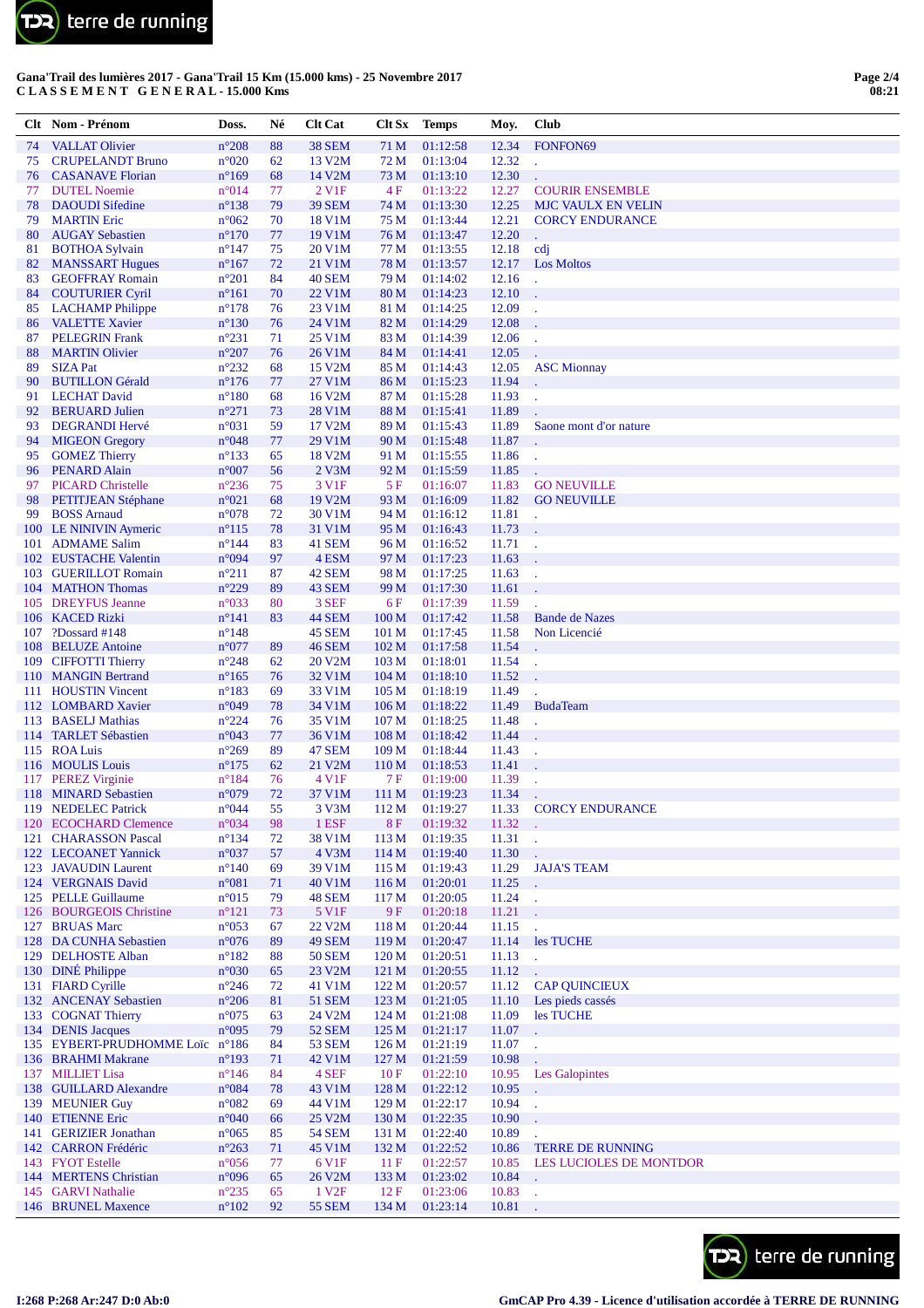

|            | Clt Nom - Prénom                                      | Doss.                            | Né       | <b>Clt Cat</b>                 | Clt Sx                    | Temps                | Moy.           | <b>Club</b>                    |
|------------|-------------------------------------------------------|----------------------------------|----------|--------------------------------|---------------------------|----------------------|----------------|--------------------------------|
| 147        | <b>BERTHET Nicolas</b>                                | $n^{\circ}199$                   | 77       | 46 V1M                         | 135 M                     | 01:23:24             | 10.79          |                                |
|            | 148 ECOCHARD Christophe                               | $n^{\circ}035$                   | 68       | 27 V2M                         | 136 M                     | 01:23:35             | 10.77          |                                |
|            | 149 SURUGUE Floriane                                  | $n^{\circ}177$                   | 94       | 5 SEF                          | 13F                       | 01:23:49             | 10.74          | <b>Les Galopintes</b>          |
|            | 150 DUPASQUIER Jerome                                 | $n^{\circ}204$                   | 70       | 47 V1M                         | 137 M                     | 01:23:52             | 10.73          |                                |
|            | 151 BEGEY Laura                                       | $n^{\circ}137$                   | 85       | <b>56 SEM</b>                  | 138 M                     | 01:24:08             | 10.70          |                                |
| 152        | <b>DESUZINGE Eloïse</b><br>153 CHEVRERE Didier        | $n^{\circ}215$<br>$n^{\circ}029$ | 83<br>78 | 6 SEF<br>48 V1M                | 14F<br>139 <sub>M</sub>   | 01:24:36<br>01:24:38 | 10.64<br>10.64 |                                |
|            | 154 ROCHER Arnaud                                     | $n^{\circ}153$                   | 79       | <b>57 SEM</b>                  | 140 M                     | 01:24:57             | 10.60          |                                |
|            | 155 LAFONT Magali                                     | $n^{\circ}051$                   | 69       | 7 V1F                          | 15F                       | 01:25:00             | 10.59          |                                |
|            | 156 GEOFFRAY Philippe                                 | $n^{\circ}198$                   | 59       | 28 V2M                         | 141 M                     | 01:25:02             | 10.59          |                                |
|            | 157 BILLAU Thierry                                    | $n^{\circ}172$                   | 69       | 49 V1M                         | 142 M                     | 01:25:08             | 10.57          |                                |
|            | 158 SABATKE Juliano                                   | $n^{\circ}163$                   | 73       | 50 V1M                         | 143 M                     | 01:25:12             | 10.56          | 40es                           |
|            | 159 VILLA FEMINIER Nathalie<br><b>BOUVET Caroline</b> | n°093                            | 65       | 2 V <sub>2F</sub>              | 16F                       | 01:25:22             | 10.54          |                                |
| 160<br>161 | REYMONDON Chloé                                       | $n^{\circ}150$<br>$n^{\circ}238$ | 74<br>85 | 8 V <sub>1</sub> F<br>7 SEF    | 17F<br>18F                | 01:25:27<br>01:25:31 | 10.53<br>10.53 |                                |
|            | 162 FAVRE Fabien                                      | $n^{\circ}239$                   | 86       | <b>58 SEM</b>                  | 144 M                     | 01:25:37             | 10.51          |                                |
|            | 163 DEBARRE Christine                                 | $n^{\circ}157$                   | 72       | 9 V <sub>1F</sub>              | 19F                       | 01:26:01             | 10.46          | Les Dingos Trailers            |
| 164        | <b>TOLOSSI</b> Aurélie                                | $n^{\circ}164$                   | 90       | 8 SEF                          | 20F                       | 01:26:03             | 10.46          |                                |
|            | 165 LEMARIÉ Nicolas                                   | $n^{\circ}101$                   | 87       | <b>59 SEM</b>                  | 145 M                     | 01:26:17             | 10.43          |                                |
|            | 166 PERRIER Marc                                      | $n^{\circ}060$                   | 88       | 60 SEM                         | 146 <sub>M</sub>          | 01:26:27             | 10.41          |                                |
|            | 167 AUDOUARD Jean-marc                                | $n^{\circ}220$                   | 64       | 29 V2M                         | 147 M                     | 01:26:29             | 10.41          |                                |
| 169        | 168 SILVE Roxane<br><b>JEAN</b> Christian             | $n^{\circ}217$<br>$n^{\circ}251$ | 86<br>70 | 9 SEF<br>51 V1M                | 21F<br>148 M              | 01:26:31<br>01:26:33 | 10.40<br>10.40 |                                |
|            | 170 PAGNON Iris                                       | $n^{\circ}103$                   | 84       | <b>10 SEF</b>                  | 22F                       | 01:27:01             | 10.34          |                                |
| 171        | <b>SARTRE Romain</b>                                  | $n^{\circ}104$                   | 82       | 61 SEM                         | 149 M                     | 01:27:08             | 10.33          |                                |
|            | 172 LENNE Jean-marc                                   | $n^{\circ}070$                   | 53       | 5 V3M                          | 150 <sub>M</sub>          | 01:27:14             | 10.32          |                                |
| 173        | <b>BERRY Regis</b>                                    | $n^{\circ}181$                   | 67       | 30 V2M                         | 151 M                     | 01:27:16             | 10.31          | ÷,                             |
|            | 174 PANTANO Nicolas                                   | n°072                            | 73       | 52 V1M                         | 152 M                     | 01:27:25             | 10.30          |                                |
|            | 175 SABRAN BERTIN Delphine                            | $n^{\circ}258$                   | 65       | 3 V <sub>2F</sub>              | 23F                       | 01:27:37             | 10.27          | <b>TERRE DE RUNNING</b>        |
| 176        | <b>BARRET</b> Daniel<br>177 BARRET Alain              | $n^{\circ}046$<br>$n^{\circ}047$ | 63<br>67 | 31 V2M<br>32 V2M               | 153 M<br>154 M            | 01:27:52<br>01:27:57 | 10.24<br>10.23 | <b>BARRET</b><br><b>BARRET</b> |
| 178        | <b>BADOIL Carole</b>                                  | $n^{\circ}243$                   | 70       | 10 V1F                         | 24F                       | 01:28:23             | 10.18          |                                |
|            | 179 LORON Pierrick                                    | $n^{\circ}159$                   | 88       | 62 SEM                         | 155 M                     | 01:28:25             | 10.18          |                                |
|            | 180 DUISIT Sylvain                                    | $n^{\circ}013$                   | 79       | 63 SEM                         | 156M                      | 01:28:27             | 10.18          | <b>GO NEUVILLE</b>             |
| 181        | <b>FONTVIEILLE Michel</b>                             | $n^{\circ}213$                   | 60       | 33 V2M                         | 157 M                     | 01:28:31             | 10.17          | l,                             |
|            | 182 OLIVIER Frederick                                 | $n^{\circ}105$                   | 76       | 53 V1M                         | 158 M                     | 01:28:34             | 10.16          |                                |
|            | 183 FRANÇON Jérôme                                    | $n^{\circ}202$                   | 78       | 54 V1M                         | 159 M                     | 01:28:40             | 10.15          |                                |
|            | 184 HOURS Michel<br>185 LAFONT Bernard                | $n^{\circ}168$                   | 55       | 6 V3M                          | 160 <sub>M</sub>          | 01:28:42             | 10.15          | courir Mionnay ASCM            |
|            | 186 MARAULT Clement                                   | $n^{\circ}052$<br>$n^{\circ}162$ | 67<br>94 | 34 V2M<br>64 SEM               | 161 M<br>162 M            | 01:28:46<br>01:28:48 | 10.14<br>10.14 |                                |
|            | 187 INACIO Philippe                                   | $n^{\circ}158$                   | 74       | 55 V1M                         | 163 M                     | 01:28:52             | 10.13          |                                |
| 188        | <b>TALABART</b> Oriane                                | $n^{\circ}058$                   | 94       | <b>11 SEF</b>                  | 25F                       | 01:28:54             | 10.12          | $G_$                           |
| 189        | <b>TALABART Guillaume</b>                             | $n^{\circ}057$                   | 69       | 56 V1M                         | 164M                      | 01:28:59             | 10.12          | $G_{\bullet}$                  |
| 190        | <b>JAVAUDIN Nicolas</b>                               | $n^{\circ}142$                   | 80       | 65 SEM                         | 165 <sub>M</sub>          | 01:29:03             | 10.11          | <b>JAJA'S TEAM</b>             |
|            | 191 BRUN Helene                                       | $n^{\circ}261$<br>$n^{\circ}108$ | 70<br>75 | 11 V1F                         | 26F                       | 01:29:14             | 10.09          |                                |
|            | 192 LE ROY Alexandre<br>193 VENET Remi                | $n^{\circ}089$                   | $00\,$   | 57 V1M<br>1 JUM                | 166 M<br>167 <sub>M</sub> | 01:29:16<br>01:29:32 | 10.08<br>10.05 | Les Galopintes<br>team RC      |
|            | 194 BARATELLA Chloe                                   | $n^{\circ}088$                   | $00\,$   | 1 JUF                          | 27F                       | 01:29:35             | 10.05          | team RC                        |
|            | 195 JARAY Olivier                                     | $n^{\circ}010$                   | 75       | 58 V1M                         | 168 M                     | 01:29:37             | 10.04          | BIG5                           |
| 196        | <b>QUIMINAL Sébastien</b>                             | $n^{\circ}008$                   | 77       | 59 V1M                         | 169 <sub>M</sub>          | 01:29:39             | 10.04          | BIG5                           |
| 197        | <b>QUIGNON Stéphane</b>                               | $n^{\circ}188$                   | 73       | 60 V1M                         | 170 M                     | 01:30:44             | 9.92           |                                |
|            | 198 GEONI Patrick                                     | $n^{\circ}117$                   | 61       | 35 V2M                         | 171 M                     | 01:31:28             | 9.84           |                                |
|            | 199 GEONI Marie-claire<br>200 DUPERRET Jean-charles   | $n^{\circ}116$<br>n°019          | 65<br>61 | 4 V <sub>2F</sub><br>36 V2M    | 28F<br>172 M              | 01:31:31<br>01:31:33 | 9.84<br>9.83   |                                |
|            | 201 MICOUD Lionel                                     | $n^{\circ}129$                   | 72       | 61 V1M                         | 173 M                     | 01:31:40             | 9.82           | J.                             |
|            | 202 CARRON Sophie                                     | $n^{\circ}086$                   | 93       | <b>12 SEF</b>                  | 29F                       | 01:31:49             | 9.80           |                                |
|            | 203 HERBEPIN Laurent                                  | $n^{\circ}195$                   | 66       | 37 V2M                         | 174 M                     | 01:31:53             | 9.80           |                                |
|            | 204 FACCIO Karine                                     | $n^{\circ}266$                   | 73       | 12 V1F                         | 30F                       | 01:32:00             | 9.78           |                                |
|            | 205 GAMEZ Virginie                                    | $n^{\circ}267$                   | 73       | 13 V1F                         | 31 F                      | 01:32:04             | 9.78           |                                |
|            | 206 BRANCHY Nathalie                                  | $n^{\circ}210$                   | 68       | 5 V <sub>2F</sub>              | 32 F                      | 01:32:17             | 9.75           |                                |
|            | 207 JAUZE Pascal<br>208 MALAVAL Céline                | n°039<br>$n^{\circ}005$          | 73<br>74 | 62 V1M<br>14 V1F               | 175 M<br>33 F             | 01:32:25<br>01:32:59 | 9.74<br>9.68   | <b>SPORT DIMANCHE</b>          |
|            | 209 PELUD Nicolas                                     | $n^{\circ}016$                   | 70       | 63 V1M                         | 176 M                     | 01:33:01             | 9.68           |                                |
|            | 210 DI SANTO Angélique                                | $n^{\circ}209$                   | 89       | <b>13 SEF</b>                  | 34 F                      | 01:33:08             | 9.67           | FONFON69                       |
|            | 211 PEYQUET Jerome                                    | $n^{\circ}066$                   | 82       | <b>66 SEM</b>                  | 177 M                     | 01:33:51             | 9.59           | ä,                             |
|            | 212 BARRET Sebastien                                  | $n^{\circ}143$                   | 89       | 67 SEM                         | 178 M                     | 01:33:54             | 9.59           |                                |
|            | 213 SERGENT Isabelle                                  | $n^{\circ}268$                   | 69       | 15 V1F                         | 35F                       | 01:35:23             | 9.44           |                                |
|            | 214 BETZ Barbara                                      | $n^{\circ}254$                   | 65       | 6 V <sub>2F</sub>              | 36F                       | 01:36:05             | 9.37           |                                |
|            | 215 CHEMIN Gilles<br>216 ANCENAY Adeline              | $n^{\circ}156$<br>$n^{\circ}205$ | 80<br>82 | <b>68 SEM</b><br><b>14 SEF</b> | 179 M<br>37 F             | 01:36:21<br>01:37:04 | 9.34<br>9.27   | Les pieds cassés               |
|            | 217 FERRIER Sylvain                                   | $n^{\circ}114$                   | 81       | <b>69 SEM</b>                  | 180 M                     | 01:37:24             | 9.24           | t.                             |
|            | 218 CHAUTY Vincent                                    | $n^{\circ}132$                   | 80       | <b>70 SEM</b>                  | 181 M                     | 01:37:26             | 9.24           |                                |
|            | 219 GARNIER Marie-jeanne                              | $n^{\circ}100$                   | 75       | 16 V1F                         | 38F                       | 01:37:49             | 9.20           |                                |